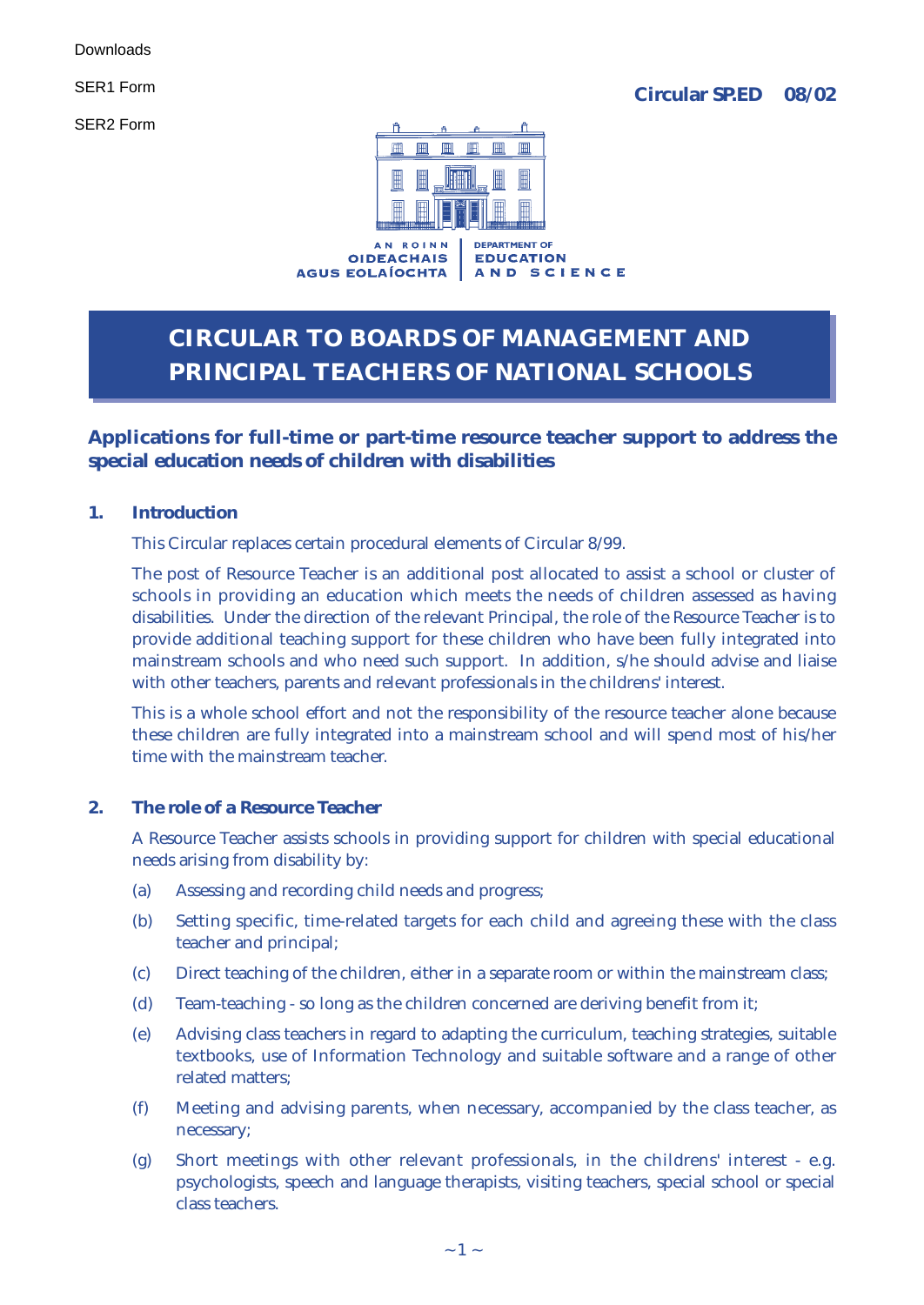#### **3. How are Resource Teacher posts allocated?**

Resource teachers are allocated where there are a number of children with special educational needs arising from a disability who are fully integrated into mainstream national schools where there are no other adequate support teaching resources available to the children. Child eligibility and degree of need are established following consideration of reports on assessments carried out by relevant professionals.

Each child is given a weighting which is determined by the nature and degree of disability and the current pupil-teacher-ratio for that particular disability. For example a child with a mild general learning disability would count as 1/11th of a teacher post. A child who is profoundly deaf would count as 1/6th of a teacher post. The current pupil teacher ratios for each disability are listed in Appendix 1.

Schools should read Appendix II when actively considering applying for a resource teacher appointment.

Resource teacher posts may be sanctioned on a full-time basis - either in a single school or in a cluster of schools - provided there are sufficient children with special educational needs arising from a disability to warrant a full-time post. Alternatively, part-time hours may be sanctioned to provide support teaching for individual children where there are insufficient children with special educational needs to warrant the allocation of a full-time post or of a second full-time post.

### **4. How should an application be made for resource teacher support either on a full-time or part-time basis?**

- 4.1 Completed application forms **SER1** and **SER 2** (copies attached) should be sent directly to Special Education Section 1, Department of Education and Science, Cornamaddy, Athlone, Co. Westmeath.
- 4.2 In some cases, individual [schools se](www.education.ie/servlet/blobservlet/spedform_SER1.pdf)eki[ng resource](www.education.ie/servlet/blobservlet/spedform_SER2.pdf) teacher support may already be in receipt of an allocation of such support. In such situations, the Department will sanction a full-time post to replace the school's part-time hour allocations:
	- (a). where the total hours involved, including those now being sought, amount to 22 hours or more, and
	- (b). where the hours already allocated to the school are not being delivered by way of a full-time post which is shared with other schools.
- 4.3 Alternatively, a school seeking an allocation of part-time hours resource teacher support may wish to enter into a sharing arrangement with adjacent schools, with a view to creating a full-time post through combining part-time hours allocations. The Department will sanction a full-time post to replace the part-time hour allocations:
	- (a). where the total hours involved, including those now being sought, amount to 20 hours or more, and
	- (b). where the hours already allocated to the schools are not being delivered by way of a full-time post which is operating on a shared basis.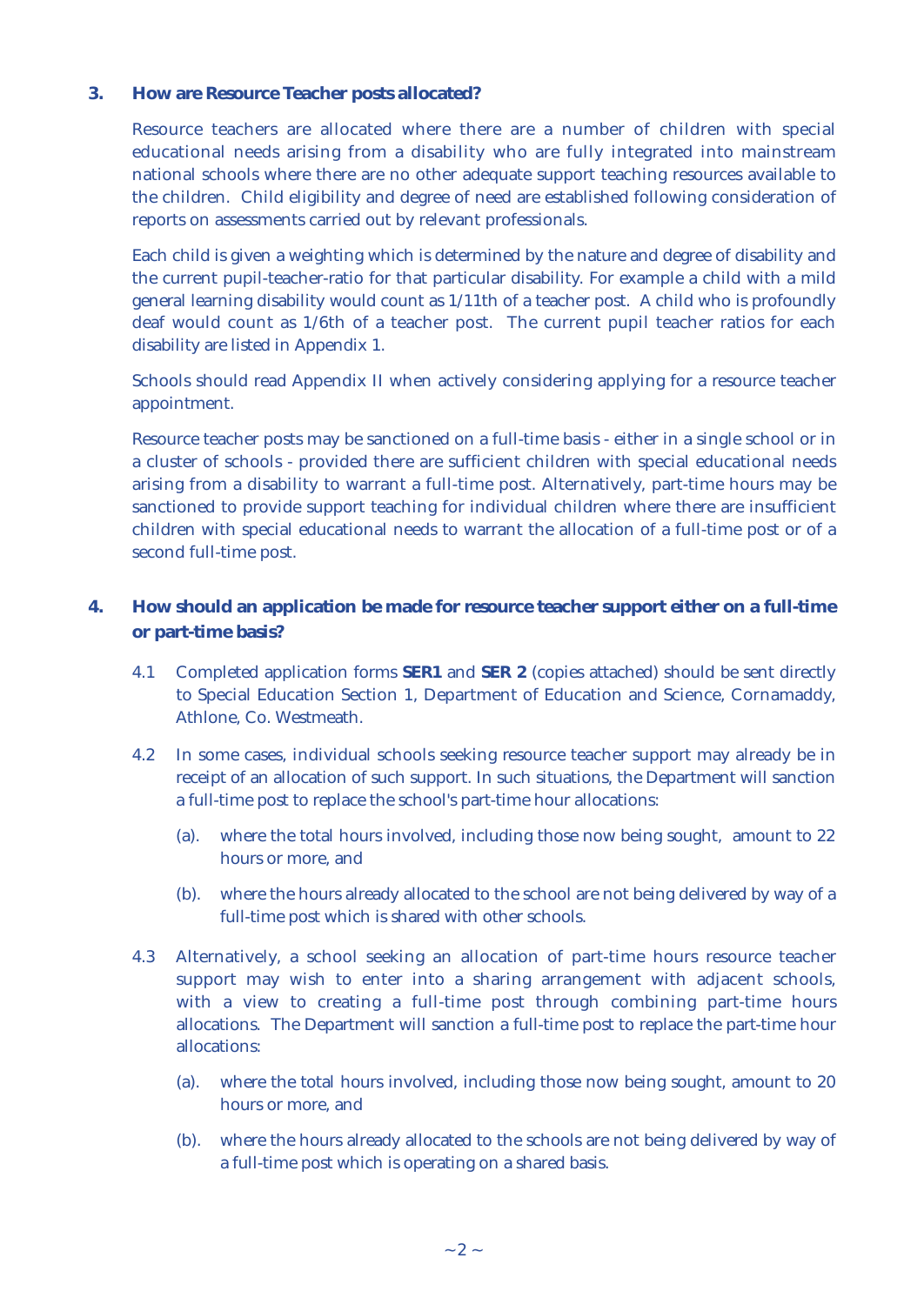Where it is proposed to create a full-time post on a shared basis through combining parttime hours in a number of schools, the Principal making the application is required to:

- Confirm that the authorities of all the participating schools are in agreement with the sharing arrangement.
- Identify the base school for the purpose of the sharing arrangement and confirm that all the participating schools are in agreement with this arrangement.
- Specify the schools involved in the sharing arrangement.
- Specify the existing level of resource teacher support in place in each of the participating schools on the basis of which the creation of a full-time post on a shared basis is now proposed.

### **4.4 Departures from the requirements of 4.2(b) and 4.3 (b) above will be considered where supported by a separate submission from the schools involved in the current sharing arrangement and on the basis of agreed alternative proposals endorsed by the schools in question.**

Enquiries about this circular should be made to:

Special Education Section. Telephone No. (0902) 74621 or (01) 873 4700 Fax No. (0902) 76939

**L Kilroy Principal Officer February, 2002**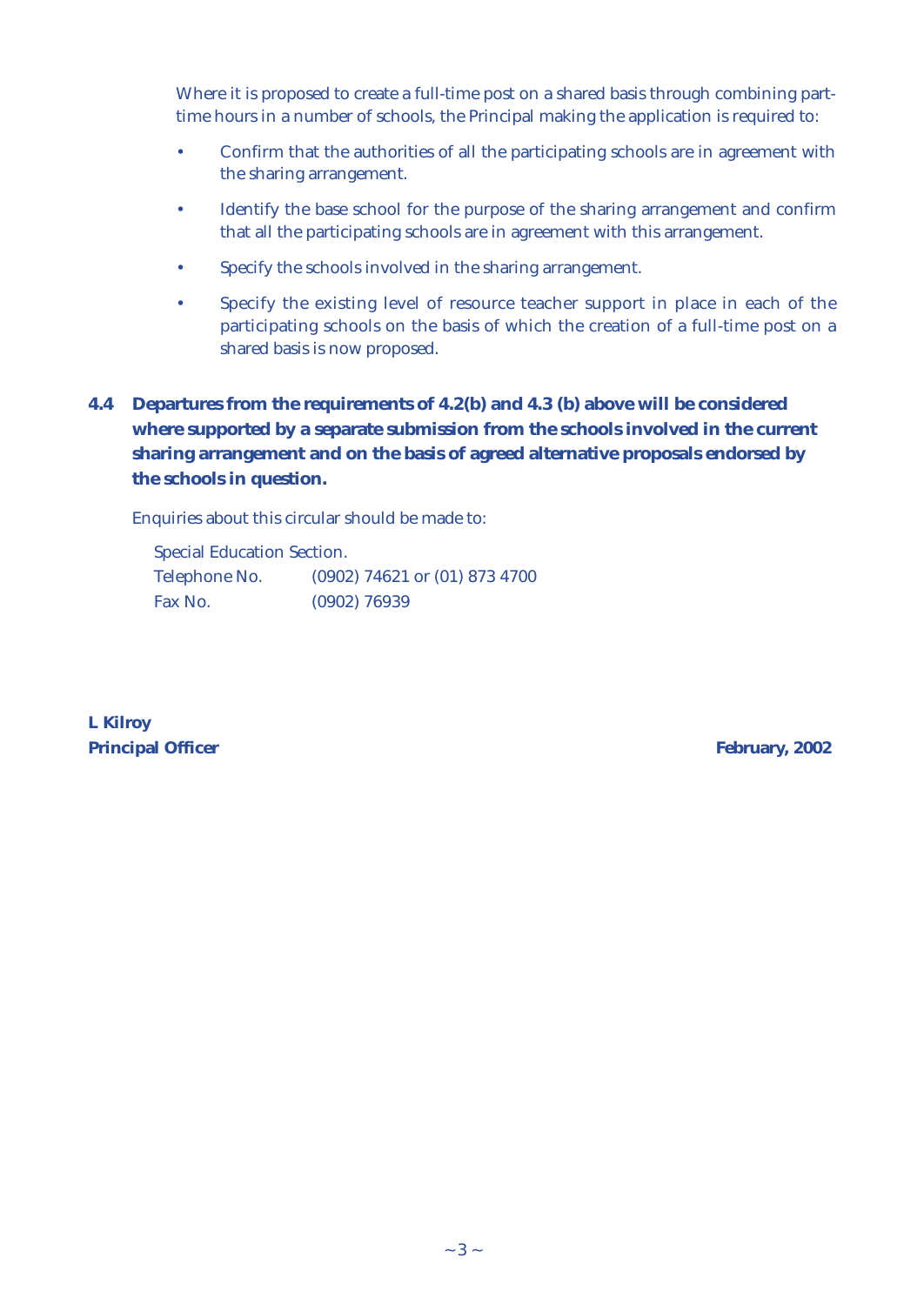## **APPENDIX I**

| <b>Disability</b>                                                  | <b>Current</b><br><b>Pupil-Teacher</b><br><b>Ratio</b> | <b>Number of</b><br><b>Hours</b><br><b>Per Pupil</b> |
|--------------------------------------------------------------------|--------------------------------------------------------|------------------------------------------------------|
| <b>Physical Disability</b>                                         | 10:1                                                   | 3                                                    |
| <b>Hearing Impairment</b>                                          | 7:1                                                    | $\overline{\mathbf{4}}$                              |
| <b>Visual Impairment</b>                                           | 8:1                                                    | 3.5                                                  |
| <b>Emotional Disturbance and/or</b><br><b>Behavioural Problems</b> | 8:1                                                    | 3.5                                                  |
| <b>Severe Emotional Disturbance</b>                                | 6:1                                                    | $\overline{5}$                                       |
| <b>Borderline/Mild General</b><br><b>Learning Disability</b>       | 11:1                                                   | 2.5                                                  |
| <b>Moderate General Learning Disability</b>                        | 8:1                                                    | 3.5                                                  |
| <b>Severe/Profound General Learning</b><br><b>Disability</b>       | 6:1                                                    | $\overline{5}$                                       |
| <b>Autism/Autistic Spectrum Disorders</b>                          | 6:1                                                    | $\overline{5}$                                       |
| <b>Specific Learning Disability</b>                                | 11:1                                                   | 2.5                                                  |
| <b>Specific Speech and Language Disorder</b>                       | 7:1                                                    | $\overline{\mathbf{4}}$                              |
| <b>Multiple Disabilities</b>                                       | 6:1                                                    | $\overline{5}$                                       |

• *The Department of Education and Science uses the term "general learning disability" rather than "mental handicap"*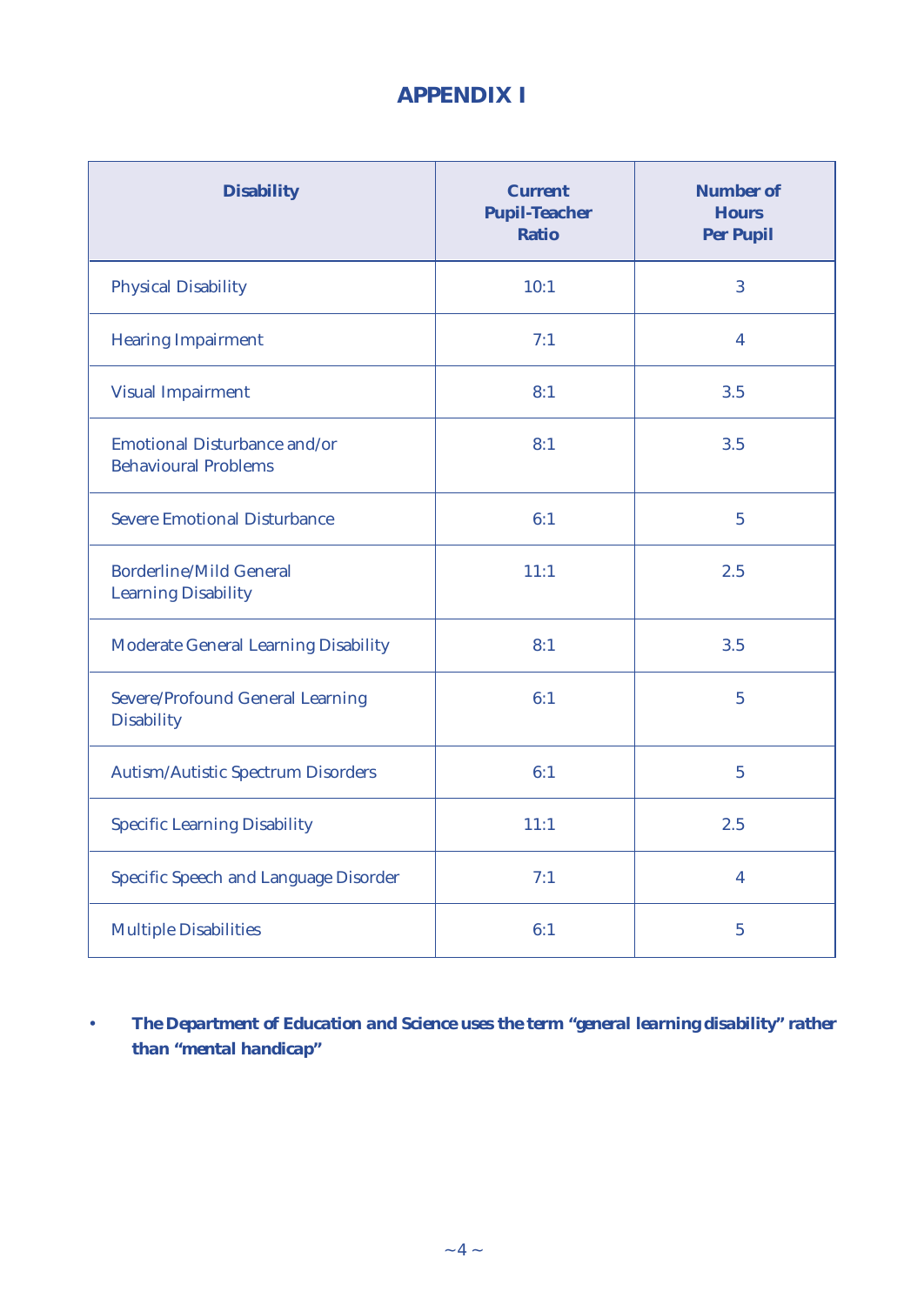## **APPENDIX II**

## **Glossary of Terms**

| Does the child concerned<br>have special educational<br>needs arising from one of<br>the following disabilities? | <b>Definition</b>                                                                                                                                                                                                                                                                                                                                                                                                                                                                                                                                                            |
|------------------------------------------------------------------------------------------------------------------|------------------------------------------------------------------------------------------------------------------------------------------------------------------------------------------------------------------------------------------------------------------------------------------------------------------------------------------------------------------------------------------------------------------------------------------------------------------------------------------------------------------------------------------------------------------------------|
| <b>Physical Disability</b>                                                                                       | Such children have permanent or protracted disabilities arising from<br>conditions such as congenital deformities, spina bifida, dyspraxia,<br>muscular dystrophy, cerebral palsy, brittle bones or severe accidental<br>injury. Because of the impairment of their physical function, they require<br>special additional intervention and support if they are to have available to<br>them a level and quality of education appropriate to their needs and<br>abilities.                                                                                                    |
|                                                                                                                  | Many require the use of a wheelchair, a mobility or seating aid or other<br>technological support.                                                                                                                                                                                                                                                                                                                                                                                                                                                                           |
|                                                                                                                  | They may suffer from a lack of muscular control and co-ordination and<br>may have difficulties in communication, particularly in oral articulation<br>e.g. as in the case of severe dyspraxia.                                                                                                                                                                                                                                                                                                                                                                               |
| <b>Hearing Impairment</b>                                                                                        | Such children have a hearing disability which is so serious as to impair<br>significantly their capacity to hear and understand human speech, thus<br>preventing them from participating fully in classroom interaction and<br>from benefiting adequately from school instruction. The vast majority of<br>them have been prescribed hearing aids and are availing of the services of<br>a Visiting Teacher.                                                                                                                                                                 |
|                                                                                                                  | This category is not intended to include children with mild hearing loss.                                                                                                                                                                                                                                                                                                                                                                                                                                                                                                    |
| <b>Visual Impairment</b>                                                                                         | Such children have a visual disability which is so serious as to impair<br>significantly their capacity to see, thus interfering with their capacity to<br>perceive visually presented materials such as pictures, diagrams and the<br>written word. Some will have been diagnosed as suffering from<br>conditions such as congenital blindness, cataracts, albinism and retinitis<br>pigmentosa. Most require the use of low-vision aids and are availing of<br>the services of a Visiting Teacher.<br>This category is not intended to include those children whose visual |
|                                                                                                                  | difficulties are satisfactorily corrected by the wearing of spectacles<br>and/or contact lenses.                                                                                                                                                                                                                                                                                                                                                                                                                                                                             |
| <b>Emotional Disturbance</b><br>and/or Behavioural<br><b>Problems</b>                                            | Such children are being treated by a psychiatrist or psychologist for<br>conditions such as neurosis, childhood psychosis, hyperactivity, attention<br>deficit disorder, attention deficit hyperactivity disorder and conduct<br>disorders.                                                                                                                                                                                                                                                                                                                                  |
|                                                                                                                  | This category is not intended to include children whose conduct or<br>behavioural difficulties are being adequately dealt with in accordance<br>with agreed procedures on discipline.                                                                                                                                                                                                                                                                                                                                                                                        |
| <b>Mild General Learning</b><br><b>Disability</b>                                                                | Such children have been assessed by a psychologist as having a mild<br>general learning disability.                                                                                                                                                                                                                                                                                                                                                                                                                                                                          |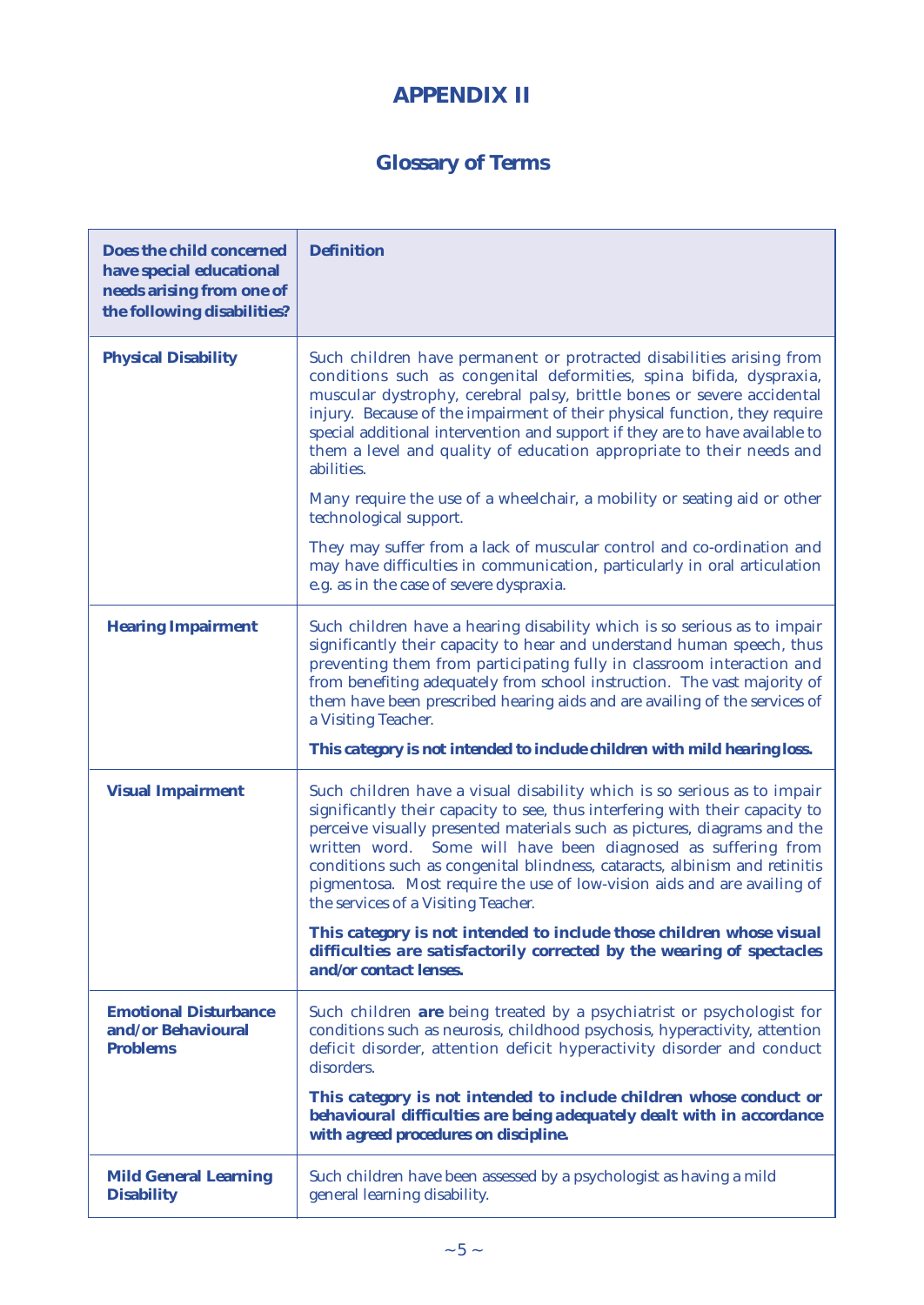| Such children have been assessed by a psychologist as having a borderline<br>mild general learning disability. A psychologist may recommend such<br>children for additional teaching support or special class placement on<br>account of a special learning problem such as:<br>• Mild emotional disturbance associated with persistent failure in the<br>ordinary class (disruptive behaviour on its own, however, would not<br>constitute grounds for special class placement or additional teaching<br>support);<br>Immature social behaviour;<br>• Poor level of language development in relation to overall intellectual<br>level.<br>A recommendation to place such a child in a special class or to allocate<br>additional teaching resources to support a school in catering for his/her<br>needs should take into account the extent to which the child is making<br>progress in his/her present learning environment and the other existing<br>support available to the child in his/her school. |
|------------------------------------------------------------------------------------------------------------------------------------------------------------------------------------------------------------------------------------------------------------------------------------------------------------------------------------------------------------------------------------------------------------------------------------------------------------------------------------------------------------------------------------------------------------------------------------------------------------------------------------------------------------------------------------------------------------------------------------------------------------------------------------------------------------------------------------------------------------------------------------------------------------------------------------------------------------------------------------------------------------|
| Such children have been assessed by a psychologist as having a<br>moderate general learning disability.                                                                                                                                                                                                                                                                                                                                                                                                                                                                                                                                                                                                                                                                                                                                                                                                                                                                                                    |
| Such children have been assessed by a psychologist as having a<br>severe or profound general learning disability. In addition, such<br>children may have physical disabilities.                                                                                                                                                                                                                                                                                                                                                                                                                                                                                                                                                                                                                                                                                                                                                                                                                            |
| A psychiatrist or psychologist will have assessed and classified such<br>children as having autism or autistic spectrum disorder according to<br>DSM-IV or ICD-10 criteria.                                                                                                                                                                                                                                                                                                                                                                                                                                                                                                                                                                                                                                                                                                                                                                                                                                |
| Such children have been assessed by a psychologist as:<br>1. Being of average intelligence or higher; and<br>2. Having a degree of learning disability specific to basic skills in reading,<br>writing or mathematics which places them at or below the 2nd percentile<br>on suitable, standardised, norm-referenced tests.<br>Children who do not meet these criteria and, who in the opinion of the<br>psychologist, have a specific learning disability are more properly the<br>responsibility of the remedial teacher and/or the class teacher.                                                                                                                                                                                                                                                                                                                                                                                                                                                       |
| The level of additional support to be provided for children who present<br>with a particular syndrome e.g. Down Syndrome, William's Syndrome<br>and Tourette's Syndrome will be determined following consideration of<br>psychological or other specialist reports which details the nature and<br>degree of the child's special educational needs.                                                                                                                                                                                                                                                                                                                                                                                                                                                                                                                                                                                                                                                        |
| Such children should meet each of the following criteria:<br>Assessment by a psychologist on a standardised test of intelligence which<br>places non-verbal or performance ability within the average range or<br>above;<br>Assessment on a standardised test of language development by a speech<br>therapist which places performance in one or more of the main areas of<br>speech and language development at two standard deviations or more                                                                                                                                                                                                                                                                                                                                                                                                                                                                                                                                                          |
|                                                                                                                                                                                                                                                                                                                                                                                                                                                                                                                                                                                                                                                                                                                                                                                                                                                                                                                                                                                                            |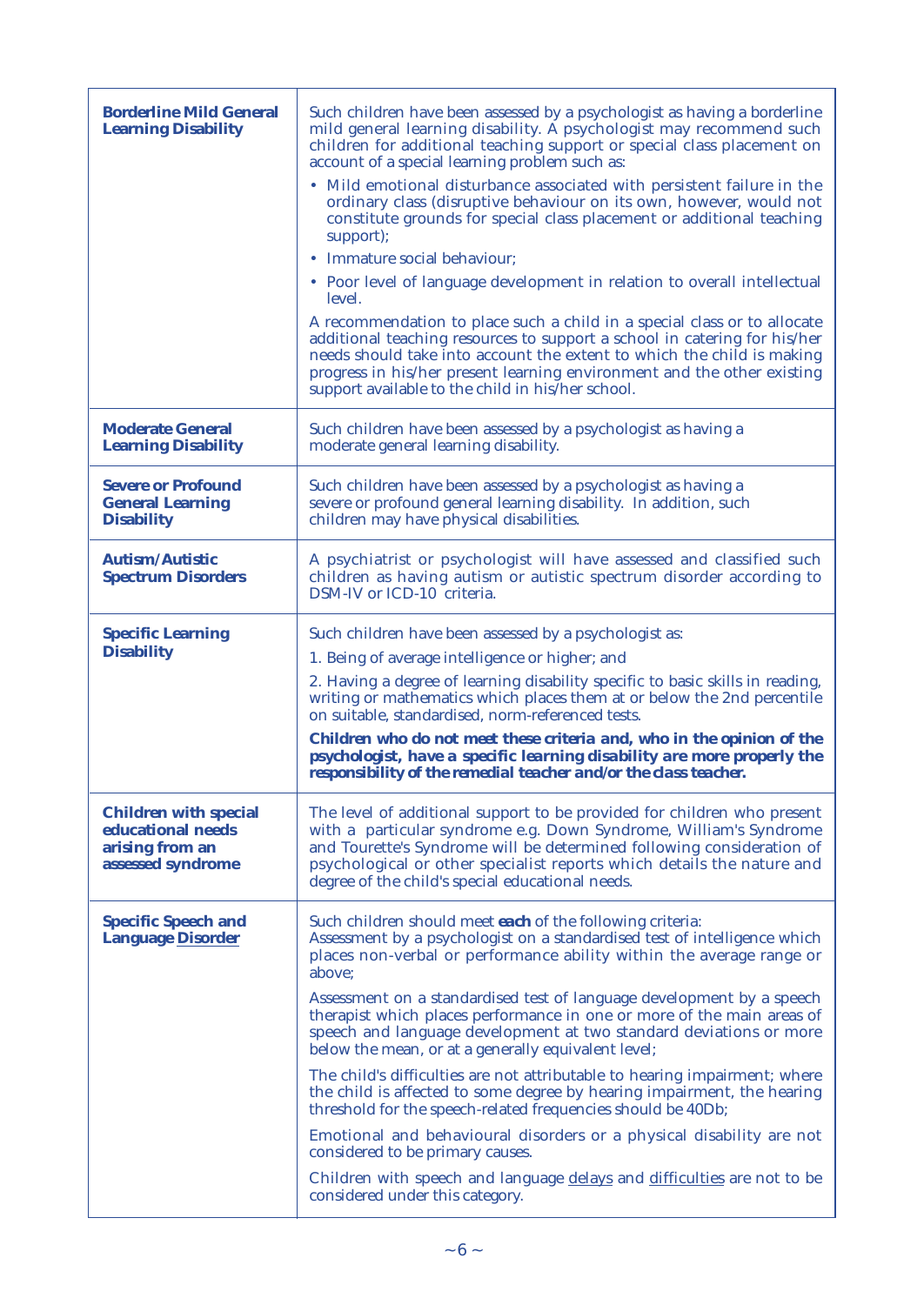

**OIDEACHAIS AGUS EOLAÍOCHTA** 

**EDUCATION** AND SCIENCE

# **IMLITIR DO BHOIRD BHAINISTÍOCHTA AGUS DO PHRÍOMHOIDÍ SCOILEANNA NÁISIÚNTA**

### **Iarratais ar oidethacaíocht i mbun acmhainní ar bhonn lánaimseartha nó páirtaimseartha chun déileáil le riachtanais speisialta oideachais leanaí faoi mhíchumais**

### **1. Réamhrá**

Rinneann an Imlitir seo codanna gnáthaimh ar leith den Imlitir 8/99 a ionadú.

Is post sa bhreis é an post mar Oide i mBun Acmhainní a cheadaítear chun cuidiú le scoil, nó le cnuasach scoileanna, oideachas a sholáthar a oirfeadh do riachtanais leanaí atá measúnaithe mar leanaí faoi mhíchumais. Faoi threoir an Phríomhoide chuí, is é ról an Oide i mBun Acmhainní breis teagaisc thacaíochta a sholáthar do na leanaí sin atá comhtháite go hiomlán istigh i ngnáthscoileanna agus a bhfuil an tacaíocht sin de dhíth orthu. Chomh maith leis sin ba chóir dó/di comhairle a thabhairt d'oidí eile, do thuismitheoirí agus do dhaoine gairmiúla ábhartha, agus caidreamh a dhéanamh leo ar mhaithe leis na leanaí.

Baineann an gnó seo leis an scoil ina iomlán agus ní cóir go mbeadh an t-oide i mbun acmhainní, agus é/í amháin, freagrach as de bhrí go bhfuil na leanaí seo comhtháite go hiomlán i ngnáthscoil agus go mbeidh sé/sí i bhfochair an ghnáthoide an chuid ba mhó dá c(h)uid ama.

#### **2. Ról an Oide i mbun Acmhainní**

Cuidíonn Oide i mbun Acmhainní le scoileanna tacaíocht a sholáthar do leanaí le riachtanais speisialta oideachais a eascraíonn as míchumas trí:

- (a) Riachtanais agus dul chun cinn leanaí a mheas agus a thaifeadadh
- (b) Spriocanna sainiúla agus tréimhse ama a leagadh síos do gach leanbh agus iad a réiteach leis an oide ranga agus leis an bpríomhoide;
- (c) Teagasc díreach na leanaí, pé acu i seomra ar leith a dhéantar é nó laistigh den ghnáthrang;
- (d) Teagasc foirneach fad is atá na leanaí lena mbaineann ag baint tairbhe as;
- (e) Comhairle a chur ar oidí ranga maidir le hoiriúnú an churaclaim, straitéisí teagaisc, téacsleabhair oiriúnacha, úsáid as Teicneolaíocht na Faisnéise agus as bogearraí oiriúnacha mar aon le raon de ghnéithe gaolmhara eile;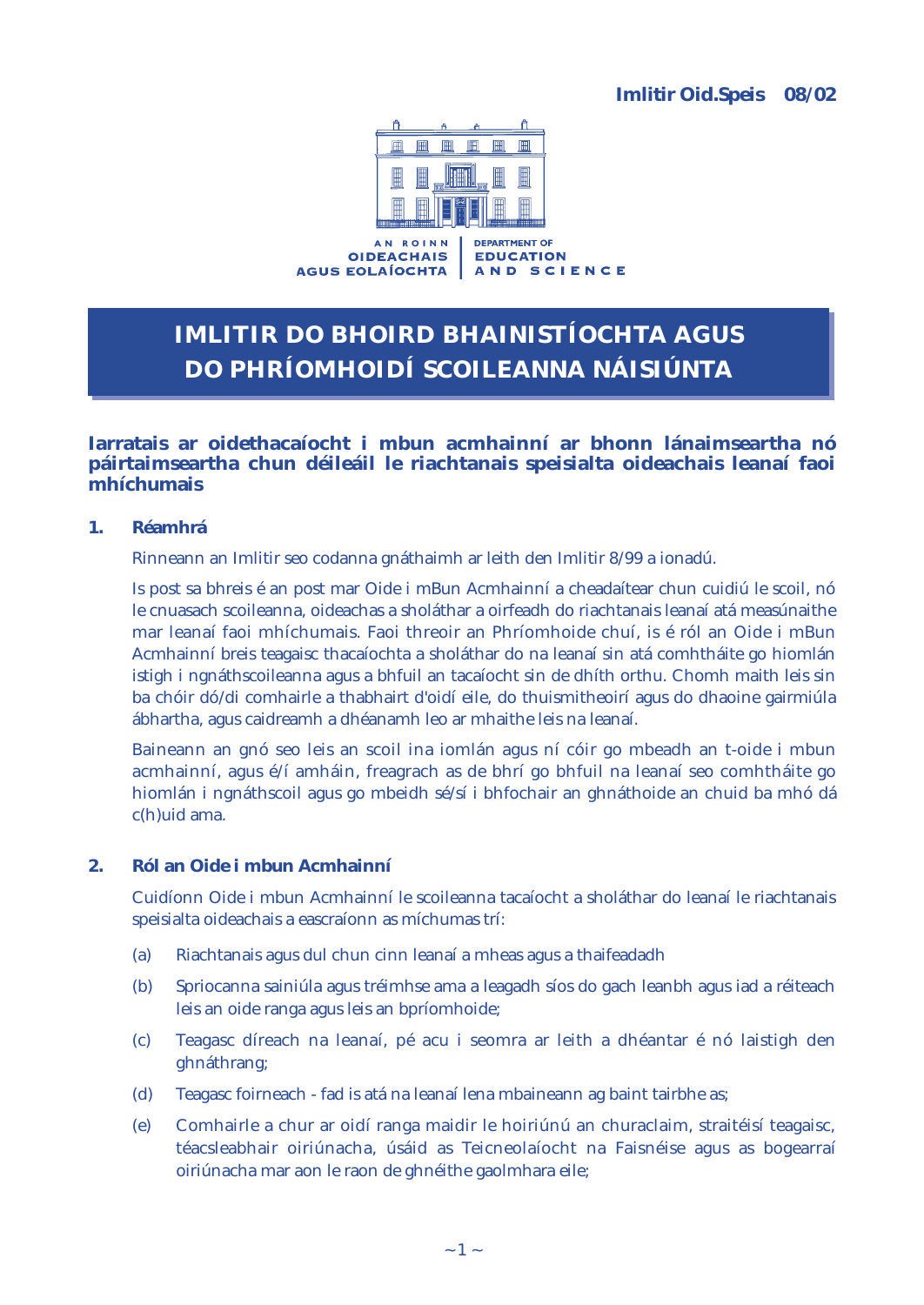- (f) Bualadh le tuismitheoirí agus comhairle a chur orthu, nuair is gá, in éineacht leis an oide ranga, de réir mar is gá;
- (g) Cruinnithe gearra le daoine gairmiúla eile a bhaineann leis an ngnó e.g. síceolaíthe, teiripithe urlabhra agus teanga, múinteoirí cuartaíochta, oidí scoileanna speisialta nó ranganna speisialta.

### **3. Conas a dháiltear poist mar Oidí i mbun Acmhainní?**

Déantar oidí i mbun acmhainní a dháileadh áit a bhfuil líon leanaí agus riachtanais speisialta oideachais uatha a eascraíonn as míchumas agus iad comhtháite go hiomlán istigh i ngnáthbhunscoileanna agus nach bhfuil leoracmhainní tacaíochta teagaisc eile ar fáil do na leanaí. Déantar tuairiscí ar mheasúnaithe a rinne daoine gairmiúla cuí a mheá d'fhonn teideal an linbh agus géire a riachtanas a bhunú.

Bronntar ualú ar gach leanbh a bhraitheann ar nádúr agus ar ghéire an mhíchumais agus ar an gcóimheas dalta/oide reatha don mhíchumas áirithe sin. Mar shampla d'áireofaí leanbh le mionbhac foghlama ginearálta mar 1/11 de phost teagaisc. D'áireofaí leanbh le mórbhac éisteachta air/uirthi mar 1/6 de phost teagaisc. Déantar na cóimheasanna dalta/oide reatha a liostú do gach míchumas in Aguisín 1.

Ba chóir do scoileanna Aguisín II a léamh má bhíonn siad ag géarchuimhneamh go gníomhach ar cheapachán mar oide i mbun acmhainní a iarraidh.

Féadtar poist mar oidí i mbun acmhainní a cheadú ar bhonn lánaimseartha - i scoil amháin, é sin, nó i gcnuasach scoileanna - má bhíonn go leor leanaí ar a bhfuil riachtanais speisialta oideachais de dhíth orthu a eascraíonn as míchumas chun post lánaimseartha a bharántú. Mar mhalairt air sin, is féidir uaireanta a'chloig páirtaimseartha a cheadú chun teagasc tacaíochta a chur ar fáil do leanaí ar leith áit nach bhfuil go leor leanaí ar a bhfuil riachtanais speisialta oideachais de dhíth orthu chun post lánaimseartha nó an dara post lánaimseartha a bharántú.

### **4. Conas ar cheart iarratas a dhéanamh ar oidethacaíocht i mbun acmhainní ar bhonn lánaimseartha nó páirtaimseartha?**

- 4.1 Ba chóir na formeacha comhlánaithe **SER1 agus SER2** (cóipeanna faoi iamh) a chasadh go díreach chuig Ránnóg Oideachais Speisialta 1, An Roinn Oideachais agus Eolaíochta, Cor na Madadh, Baile Átha Luain, Co. na hIarmhí.
- 4.2 I gcásanna ar leith, is féidir go mbeadh liúntas tacaíochta ar fáil cheana féin ag scoil ar leith a bheadh ag iarraidh a leithéid d'oidethacaíocht i mbun acmhainní. In a leithéid de chás, ceadóidh an Roinn post lánaimseartha in ionad na liúntas uaire páirtaimseartha atá i bhfeidhm sa scoil ar na coinníollacha a leanas:
	- (a) áit a bhfuil na huaireanta a'chloig uile atá i gceist ionann le 22 uair a'chloig nó níos mó, na huaireanta atá á lorg ag an bpointe seo san áireamh, agus
	- (b) nach bhfuil post lánaimseartha, atá roinnte i measc scoileanna eile, freagrach as na huaireanta a'chloig a dáileadh cheana féin don scoil.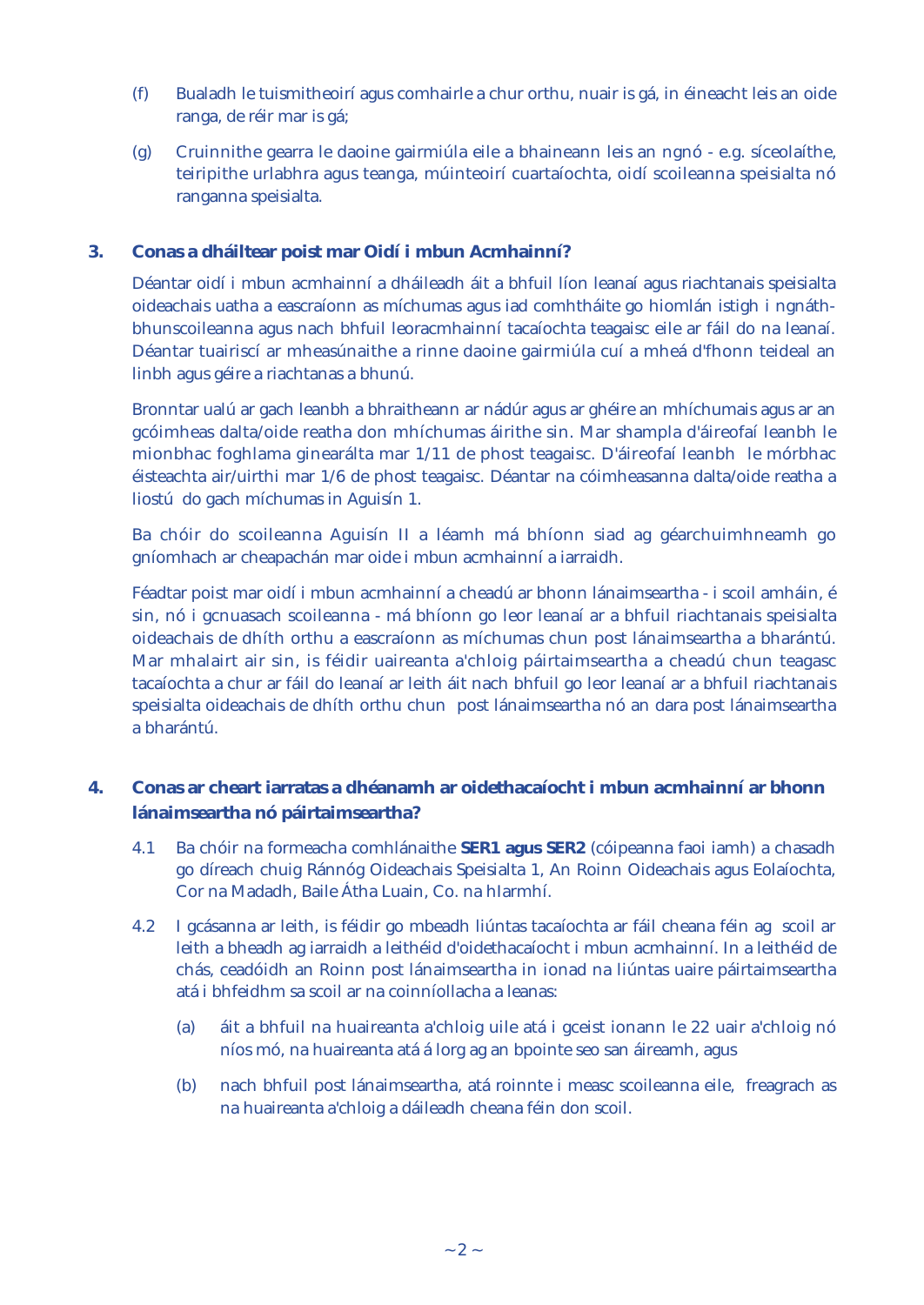- 4.3 Ar an láimh eile, d'fhéadfadh scoil, atá ag lorg liúntas d'uaireanta páirtaimseartha le haghaidh oidethacaíochta i mbun acmhainní, dul i gcomhairle le scoileanna cóngaracha ar an tuiscint go bhféadfaí post lánaimseartha a bhunú trí na liúntais uaireanta pháirtaimseartha a chnuasach. Ceadóidh an Roinn post lánaimseartha in ionad na liúntas uaire páirtaimseartha atá i bhfeidhm sa scoil ar na coinníollacha a leanas:
	- (a) áit ar ionann le 20 uair a'chloig nó níos mó na huaireanta a'chloig uile atá i gceist, na huaireanta ata á lorg ag an bpointe seo san áireamh,

agus

(b) nach bhfuil post lánaimseartha, atá ag feidhmiú ar bhonn roinnte i measc scoileanna eile, freagrach as na huaireanta a'chloig a dáileadh cheana féin don scoil.

Sa chás go bhfuil sé beartaithe post lánaimseartha a bhunú ar bhonn roinnte trí na huaireanta a'chloig páirtaimseartha i líon ar leith scoileanna a chnuasach, ní mór don Phríomhoide, a bheidh freagrach as an iarratas, iad seo a leanas a chomhlíonadh:

- A dheimhniú go bhfuil údaráis na scoileanna rannpháirteacha ar aon fhocal faoi na heagair roinnte
- An scoil bhunúsach a shainaithint le haghaidh an eagair roinnte agus a dheimhniú go bhfuil údaráis na scoileanna rannpháirteacha ar aon fhocal faoin eagar sin
- Na scoileanna atá rannpháirteach san eagar roinnte a shonrú
- An leibhéal d'oidethacaíocht i mbun acmhainní atá i bhfeidhm faoi láthair i ngach ceann de na scoileanna rannpháirteacha a shonrú ar an tuiscint gur ar na sonraí sin a bhunófar post lánaimseartha ar bhonn roinnte.
- **4.4 Déanfar éalú as riachtanais 4.2(b) agus 4.3(b) thuas a mheas áit a mbeidh tacaíocht ar leith ina thaobh ar fáil ó na scoileanna sin a bheidh gafa san eagar roinnte reatha agus ar bhonn moltaí malartacha a bheidh droimscríofa ag gach scoil díobh san roinnt.**

Ba chóir fiosrúcháin faoin Imlitir seo a chur chuig:

Rannóg Oideachais Speisialta Uimh. Theileafóin (0902) 74621 nó (01) 873 4700 Uimh. Faics (0902) 76939.

**L. Kilroy Príomhoifigeach Feabhra 2002**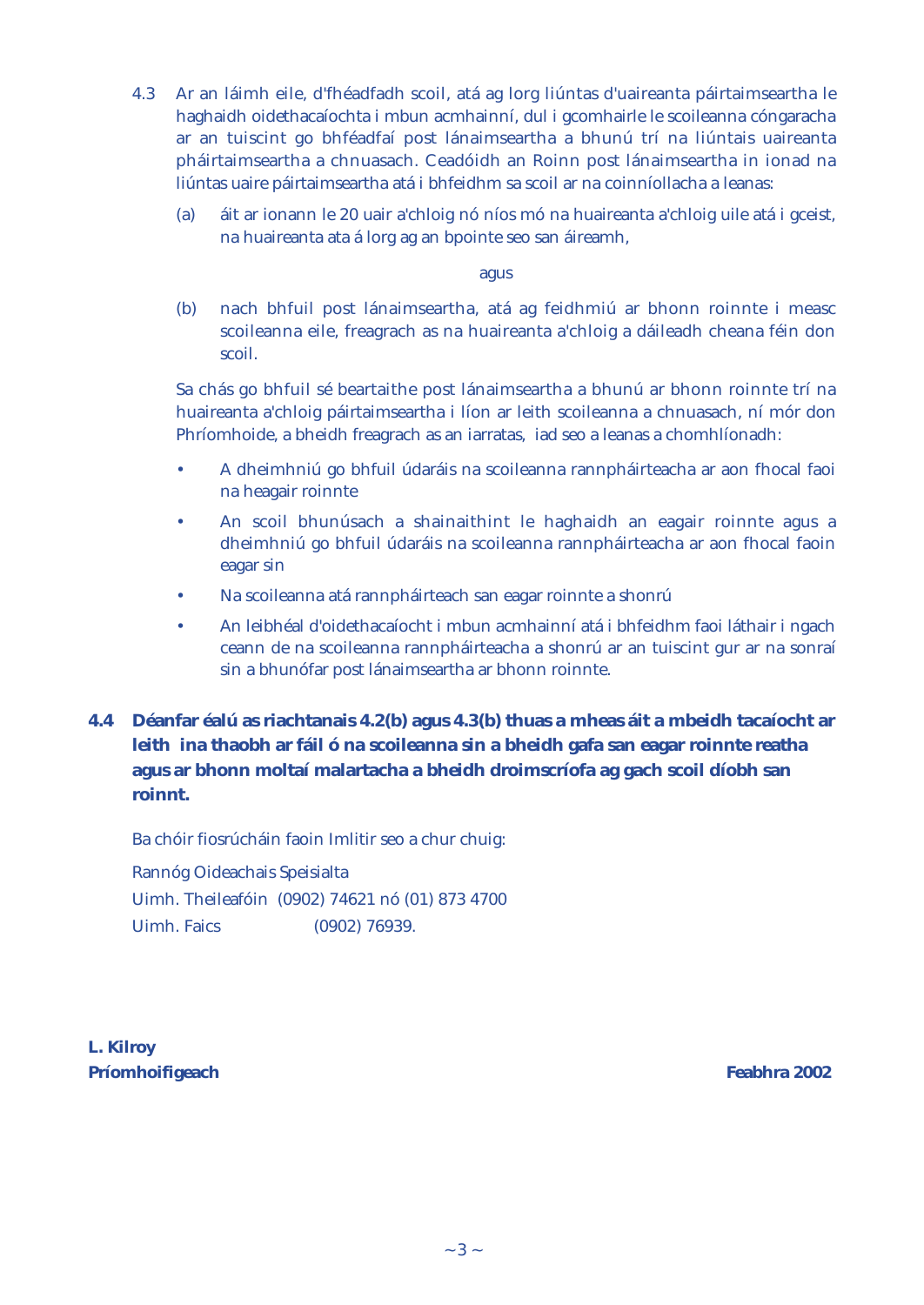# **AGUISÍN I**

| <b>Míchumas</b>                                 | <b>Cóimheas</b><br>reatha dalta/<br>oide | Líon uaireanta<br>a'chloig in<br>aghaidh dalta |
|-------------------------------------------------|------------------------------------------|------------------------------------------------|
| <b>Míchumas Coirp</b>                           | 10:1                                     | 3                                              |
| <b>Bac</b> Éisteachta                           | 7:1                                      | 4                                              |
| <b>Bac Amhairc</b>                              | 8:1                                      | 3.5                                            |
| Suaitheadh mothúchánach no<br>Fadhbanna Iompair | 8:1                                      | 3.5                                            |
| Dian-suaitheadh mothúchánach                    | 6:1                                      | $5\overline{)}$                                |
| Imeallach / Mionbhac Foghlama<br>Ginearálta     | 11:1                                     | 2.5                                            |
| Meánbhac Foghlama Ginearálta                    | 8:1                                      | 3.5                                            |
| Dianbhac / Domhainbhac Foghlama<br>Ginearálta   | 6:1                                      | $\overline{5}$                                 |
| Uathachas/Mi-ord Speictream an Uathachais       | 6:1                                      | $\overline{5}$                                 |
| Sainéagumas Foghlama                            | 11:1                                     | 2.5                                            |
| Mí-ord Sainiúil Teanga agus Urlabhra            | 7:1                                      | $\overline{4}$                                 |
| <b>Iolbhaic</b>                                 | 6:1                                      | $\overline{5}$                                 |

• *Úsáideann an Roinn Oideachais agus Eolaíochta an téarma "bac ginearálta foghlama" seachas "bac meabhrach"*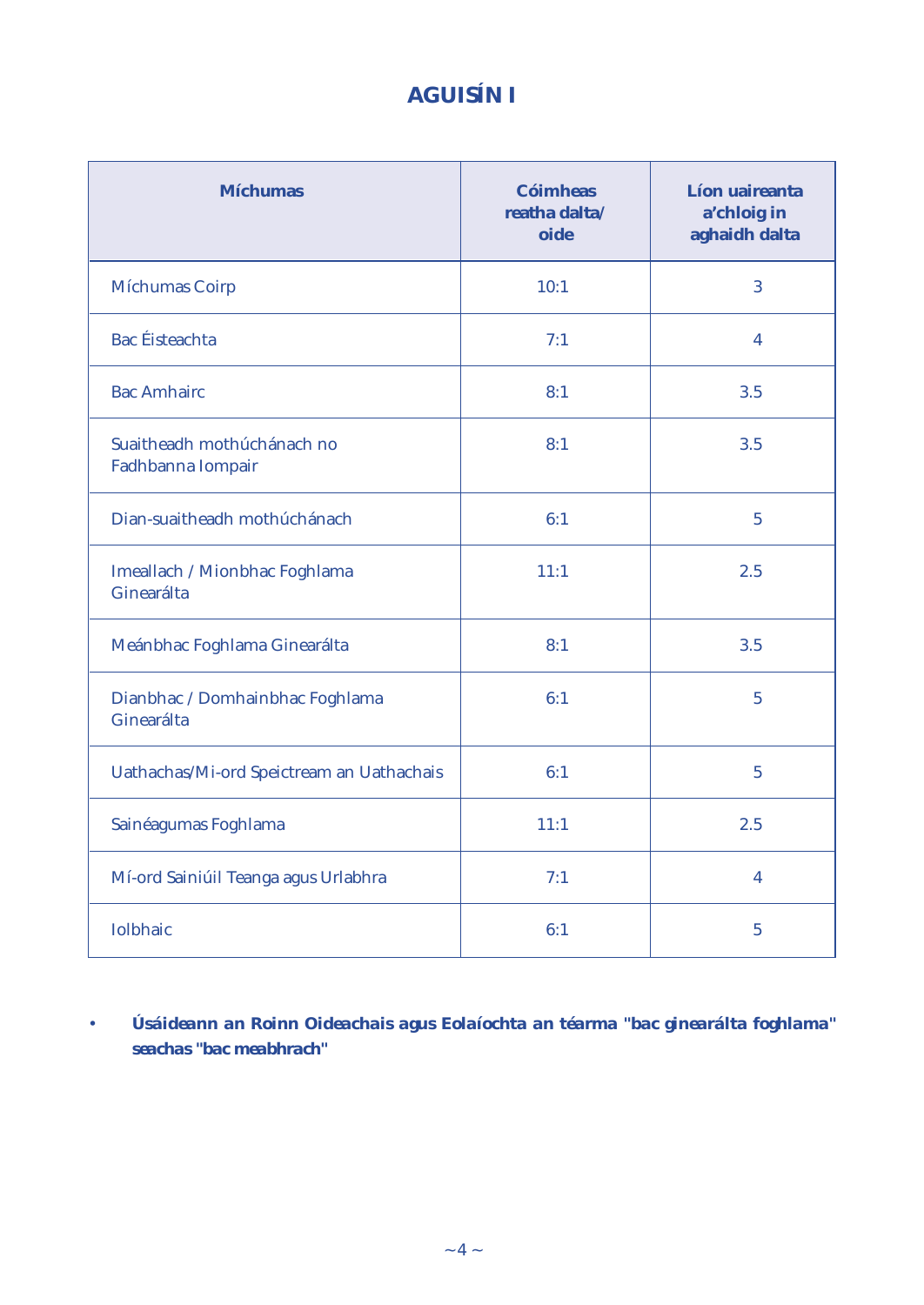# **AGUISÍN II**

### **Gluais Téarmaí**

| An bhfuil riachtanais<br>speisialta oideachais ag<br>an leanbh seo a<br>eascraíonn as ceann de<br>na míchumais seo? | Sainmhíniú                                                                                                                                                                                                                                                                                                                                                                                                                                                                                                                                                         |
|---------------------------------------------------------------------------------------------------------------------|--------------------------------------------------------------------------------------------------------------------------------------------------------------------------------------------------------------------------------------------------------------------------------------------------------------------------------------------------------------------------------------------------------------------------------------------------------------------------------------------------------------------------------------------------------------------|
| <b>Míchumas Coirp</b>                                                                                               | Tá míchumais bhuana nó fhadaithe ar na leanaí seo ag éirí as riochtaí mar<br>mhíchumas ó bhreith, bifide cnámh droma, diospraics, diostrópacht<br>mhatámach, pairilis cheirbeach, cnámha sobhriste nó mórghortú de<br>thoradh timpiste. De dheasca lagú a bhfeidhmeanna coirp, bíonn cabhair<br>agus tacaíocht faoi leith de dhíth orthu chun go mbeidh oideachas ar fáil<br>dóibh den leibhéal agus den mhianach a oireann dá riachtanais agus dá<br>gcumais.                                                                                                     |
|                                                                                                                     | Bíonn gá ag a lán acu le cathaoir rotha, d'áis ghluaiseachta nó suite nó de<br>thacaíocht theicneolaíoch eile.                                                                                                                                                                                                                                                                                                                                                                                                                                                     |
|                                                                                                                     | D'fhéadfadh go mbeadh easpa ar a rialú agus ar a gcomhordú matánach<br>agus deacrachtaí acu cumarsáid a dhéanamh, go háirithe rudaí a rá go<br>soiléir e.g. mar a tharlaíonn le diospraics géar.                                                                                                                                                                                                                                                                                                                                                                   |
| <b>Bac</b> Éisteachta                                                                                               | Bíonn míchumas cloisteála ar na leanaí seo atá chomh trom sin go<br>dtagann sé go mór sa bhealach ar a gcumas chun urlabhra daonna a<br>chloisteáil agus a thuiscint, agus sa tslí sin go dtagann sé idir iad agus páirt<br>iomlán a ghlacadh in idirghníomhaíocht ranga agus an tairbhe is gá a<br>bhaint as an teagasc ar scoil. Beidh oideas faighte ag a bhformhór le<br>haghaidh áiseanna cloisteála agus beidh siad ag fáil cabhrach ó Oide<br>Cuartaíochta.                                                                                                 |
|                                                                                                                     | Níl sé i gceist go n-áireofaí leanaí le mioneaspa éisteachta san aicme seo.                                                                                                                                                                                                                                                                                                                                                                                                                                                                                        |
| <b>Bac Amhairc</b>                                                                                                  | Bíonn bac amhairc ar na leanaí seo atá chomh trom sin go dtagann sé go<br>mór sa bhealach ar a gcumas feiceála agus sa dóigh sin go dtagann sé idir<br>iad agus agus ábhair a chuirtear os a gcomhair lena bhfeiceáil mar<br>shampla pictiúir, léaráidí agus an focal scríofa. Beifear tar éis roinnt acu a<br>aithint go proifisiúnta mar leanaí a bhfuil daille chomhbheirthe orthu, nó<br>cataraicht, nó ailbíneachas nó reitiníteas pigmentosa. Beidh gá ag a<br>bhformhór le háiseanna ísealradhairc agus beidh siad ag fáil cabhrach ó<br>Oide Cuartaíochta. |
|                                                                                                                     | Níl sé i gceist go n-áireofaí leanaí ar féidir a ndeacrachtaí amhairc a<br>cheartú go sásúil le caitheamh spéaclaí nó lionsaí tadhaill san aicme seo.                                                                                                                                                                                                                                                                                                                                                                                                              |
| <b>Suaitheadh</b><br>mothúchánach nó<br><b>Fadhbanna Iompair</b>                                                    | Tá cóir leighis <b>á cur</b> ag síciatraí nó ag síceolaí ar na leanaí seo le haghaidh<br>riochtaí mar néaróis, siocóis linbh, hipirghníomhaíocht, mí-ord easpa<br>aire, hipirghníomhaíocht ag gabháil le mí-ord easpa aire agus mí-oird<br>iompraíochta.                                                                                                                                                                                                                                                                                                           |
|                                                                                                                     | Níl sé i gceist go n-áireofaí leanaí ar féidir déileáil lena ndeacrachtaí<br>iompair nó iompraíochta go torthúil de réir nósanna imeachta<br>aontaithe araíonachta san aicme seo.                                                                                                                                                                                                                                                                                                                                                                                  |
| <b>Mionbhac Foghlama</b><br><b>Ginearálta</b>                                                                       | Beidh na leanaí seo measúnaithe ag síceolaí mar leanaí a bhfuil<br>mionbhac foghlama ginearálta orthu.                                                                                                                                                                                                                                                                                                                                                                                                                                                             |